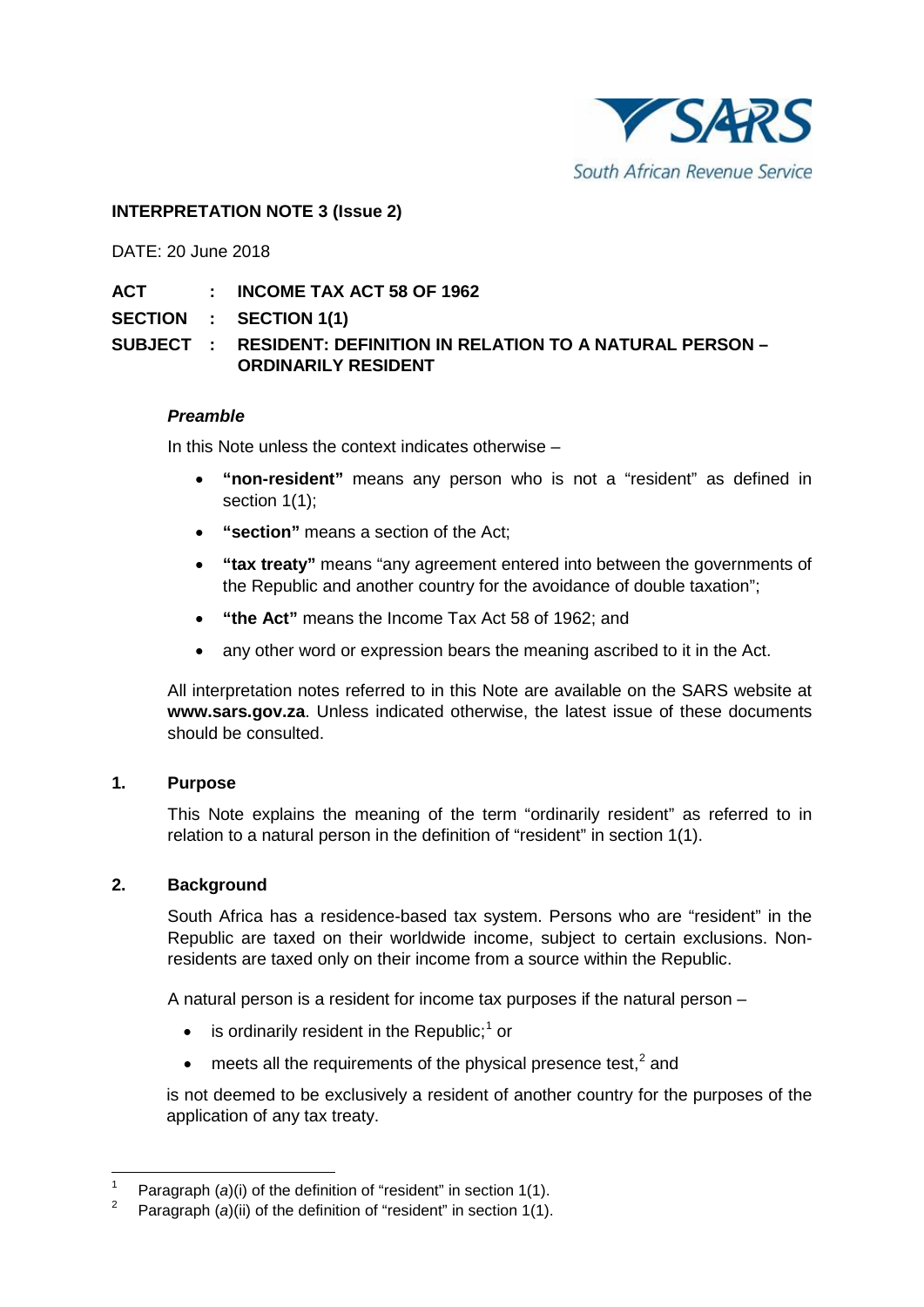This Note focuses solely on how to determine whether a natural person is ordinarily resident in the Republic. For more information on the "physical presence" test, see Interpretation Note 4 "Resident: Definition in Relation to a Natural Person – Physical Presence Test".

### **3. The law**

The term "resident", as defined in section 1(1), is quoted in the **[Annexure](#page-9-0)**.

## **4. Application of the law**

The enquiry into whether a natural person is "resident" in South Africa for income tax purposes commences with determining whether that person is "ordinarily resident" in the Republic, since the physical presence test does not apply if a natural person is ordinarily resident in the Republic.

The Act does not define the term "ordinarily resident". The courts have, however, considered its meaning and have established principles to be applied in determining the place in which a natural person is ordinarily resident (see **[4.1](#page-1-0)**).

# <span id="page-1-0"></span>**4.1 Case law on "ordinarily resident"**

In *Cohen v Commissioner for Inland Revenue,* [3](#page-1-1) the court had to decide whether a natural person who had not been physically present in South Africa for the entire year of assessment could be "ordinarily resident" in the Republic. The taxpayer, who was domiciled in South Africa, had during 1930 to 1940 frequently travelled abroad to the United States of America (US), England and Europe on business, spending about half of his time in South Africa and returning to South Africa after the business trips. In 1940 the taxpayer applied to the Overseas Permit Officer for permission to leave South Africa in order to travel with his family to the US and Canada for business purposes. The permit was initially granted for a nine-month period but was subsequently extended for a further 12 months. It was always accepted that the visit was temporary and that the taxpayer and his family would return to their home in South Africa. To this end, the taxpayer's flat, which had been leased for five years and contained his own furniture, was sub-let for the period of his absence.

In finding that the question regarding whether a natural person was ordinarily resident was one of fact and that there was evidence upon which the Special Court was entitled to come to its finding, Schreiner JA stated the following regarding ordinary residence:<sup>[4](#page-1-2)</sup>

"…it seems to me that the question whether he was in that year an individual not ordinarily resident in the Union is essentially a question of degree to which no single, certain, answer could be given; the answer depends on the weight to be given to the various factors set out in the stated case."

The court also held that ordinary residence was not determined solely by the facts applicable to the particular year of assessment and that it "does not exclude the investigation of [the taxpayer's] mode of life before, or even after, that year".<sup>[5](#page-1-3)</sup> In addition, the court found that a natural person could be ordinarily resident in a

<span id="page-1-1"></span> $^{3}$  1946 AD 174, 13 SATC 362.

<span id="page-1-2"></span><sup>&</sup>lt;sup>4</sup> At SATC 362 at 366.

<span id="page-1-3"></span><sup>5</sup> *Cohen v CIR* 1946 AD 174, 13 SATC 362 at 373.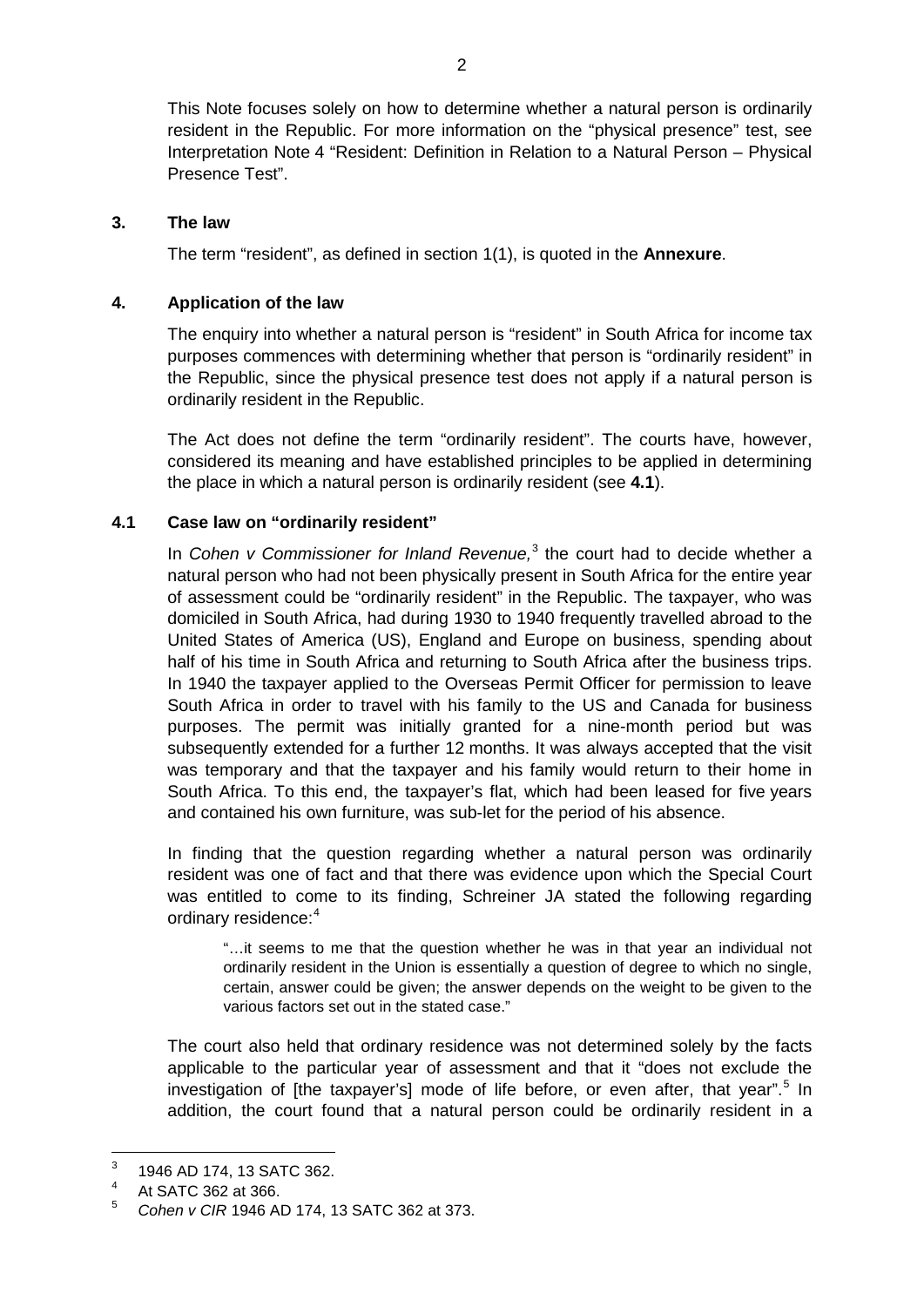country for a year of assessment even if that person was physically absent from that country for that entire year, and stated that "it would certainly be giving to residence a special or technical, indeed a highly artificial meaning, if one required the physical presence to have existed during the year of assessment".<sup>[6](#page-2-0)</sup> The taxpayer was found to be ordinarily resident in the Republic.

Schreiner JA expressed the view that the precise effect of the word "ordinarily" in "ordinarily resident" may be linked to whether a man could be ordinarily resident in more than one country at the same time. Although Schreiner JA felt that it was unnecessary for the purposes of the case to decide on whether a natural person could be ordinarily resident in more than one country at the same time, he discussed, obiter, what ordinarily resident could mean if that was the case:<sup>[7](#page-2-1)</sup>

"If, though a man may be "resident" in more than one country at a time, he can only be "ordinarily resident" in one, it would be natural to interpret "ordinarily" by reference to the country of his most fixed or settled residence… his ordinary residence would be the country to which he would naturally and as a matter of course return from his wanderings, as contrasted with other lands it might be called his usual or principal residence and it would be described more aptly than other countries as his real home.

The approach in Cohen's case was followed in ITC 1170 $\textdegree$  in which a taxpayer, who was sent by his employer to the US on a 14-month assignment to obtain experience to be applied in South Africa, was held to be ordinarily resident in the Republic. The taxpayer retained his house in South Africa and rented it out for the exact period of his assignment overseas. The taxpayer's wife and two children accompanied him but his parents remained in South Africa, his permanent employment was in South Africa and he had bank accounts in South Africa. Although he entertained the possibility of remaining overseas, there was no definite decision in this regard and no other country was regarded as his ordinary residence.

In *Commissioner for Inland Revenue v Kuttel*, [9](#page-2-3) the taxpayer decided in May 1983 to emigrate from South Africa and, having obtained a permanent residence permit, left for the US on 29 July 1983. The taxpayer and his wife established a home and an office in the US, joined a local church, opened bank accounts, bought a car and registered for social security. The three children, in high school in 1983, initially remained in South Africa to complete their schooling but thereafter permanently joined their parents in the US. Subsequently, when permitted under US regulations, the parents and children became US citizens. Exchange control regulations meant the taxpayer was forced to retain substantial assets in South Africa. The taxpayer retained the family home in Llandudno, which was owned by a company in which he and his wife held the shares, and in order to protect his assets from a devaluation in the value of the rand, amongst others, effected renovations and extensions to the house. During the 31-month period under review, the taxpayer spent on average approximately one-third of his time in SA, which had become progressively less towards the end of the period.

<span id="page-2-0"></span> $^{6}$  At SATC 362 at 373.

<span id="page-2-1"></span>At SATC 362 at 371.

<span id="page-2-3"></span><span id="page-2-2"></span> $\frac{8}{3}$  ITC 1170 (1971) 34 SATC 76 (C).

<sup>9</sup> 1992 (3) SA 242 (A), 54 SATC 298.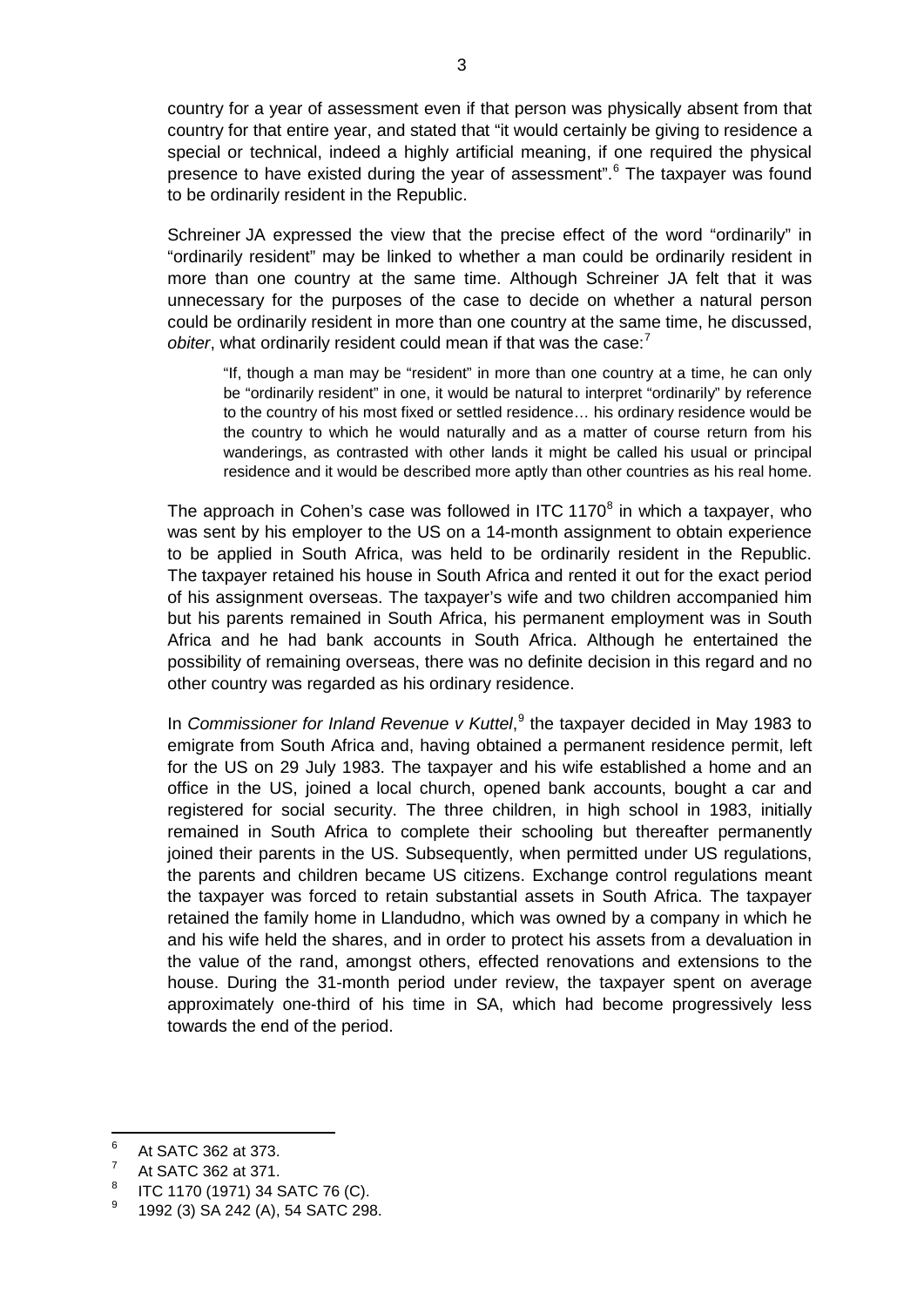#### Goldstone JA stated that  $-$  <sup>[10](#page-3-0)</sup>

"a person may have more than one residence at any one time is clear. In the present case we are concerned with the words 'ordinarily resident'. [Ordinary residence] is something different and, in my opinion, narrower than just 'resident'."

In his judgement Goldstone JA agreed with the meaning attributed to "ordinary residence" by Schreiner JA in *Cohen v Commissioner for Inland Revenue*[11](#page-3-1) and stated $^{12}$  $^{12}$  $^{12}$ 

"I can find no reason for not applying their natural and ordinary meaning to the provisions now under consideration. … I would respectfully adopt the formulation of Schreiner JA and hold that a person is 'ordinarily resident' where he has his usual or principal residence, ie what may be described as his real home."

In applying the meaning of "ordinarily resident" indicated above to the facts of the case, the taxpayer was held not to be ordinarily resident in the Republic. The application and interpretation of the facts can be reviewed in detail in the judgement. In summary, the court found that following the decision to emigrate to the US in 1983, the taxpayer had set up his home in the US and that the subsequent visits to South Africa for business and personal matters (for example, children initially at school, family, yachting interest) were not unreasonable or incompatible with his real home being in the US.

In *Robinson v Commissioner of Taxes*, [13](#page-3-3) the meaning of the word "residence" (and not that of "ordinarily resident") was examined. The case focussed on the physical presence of a natural person, which exceeded that of a casual visit, as a crucial requirement in the determination of residence. The taxpayer also maintained a home which was an important factor in deciding that he was resident in South Africa but the court indicated the maintenance of an establishment may not be necessary in all cases. Residence is an element of "ordinary residence" so the case is relevant, but there are differences which need to be taken into account. For example, physical presence in a year of assessment is not critical in assessing whether a natural person is ordinarily resident (see *Cohen's case* above).

The Court in *H vs Commissioner of Taxes* was required to decide whether the taxpayer was resident in the Colony of Southern Rhodesia. During the judgment Murray CJ said that the taxpayer's  $-14$  $-14$ 

"real home in the popular sense was in Somerset West, where his permanent place of abode was, where his belongings were stored which he left for temporary absences and to which he regularly returned after such absences. … if there is a difference between 'residence' and 'ordinary residence' … it might well be considered that the taxpayer was 'ordinarily resident' at Somerset West."

Although the comment is *obiter* and the case considered whether the taxpayer was resident in the Colony and not ordinarily resident in the Republic, it reflected an approach consistent with the *obiter* comments in Cohen's case in determining ordinary residence.

<span id="page-3-0"></span> <sup>10</sup> *CIR v Kuttel* 1992 (3) SA 242 (A), 54 SATC 298 at 304.

<span id="page-3-1"></span><sup>&</sup>lt;sup>11</sup> 1946 AD 174, 13 SATC 362 at 373.

<span id="page-3-2"></span> $^{12}$  At SATC 298 at 306.<br> $^{13}$  1017 TPD 542 32 S.

<span id="page-3-4"></span><span id="page-3-3"></span> $^{13}$  1917 TPD 542, 32 SATC 41.

<sup>14</sup> 1960 (2) SA 695 (SR), 23 SATC 292 at 296.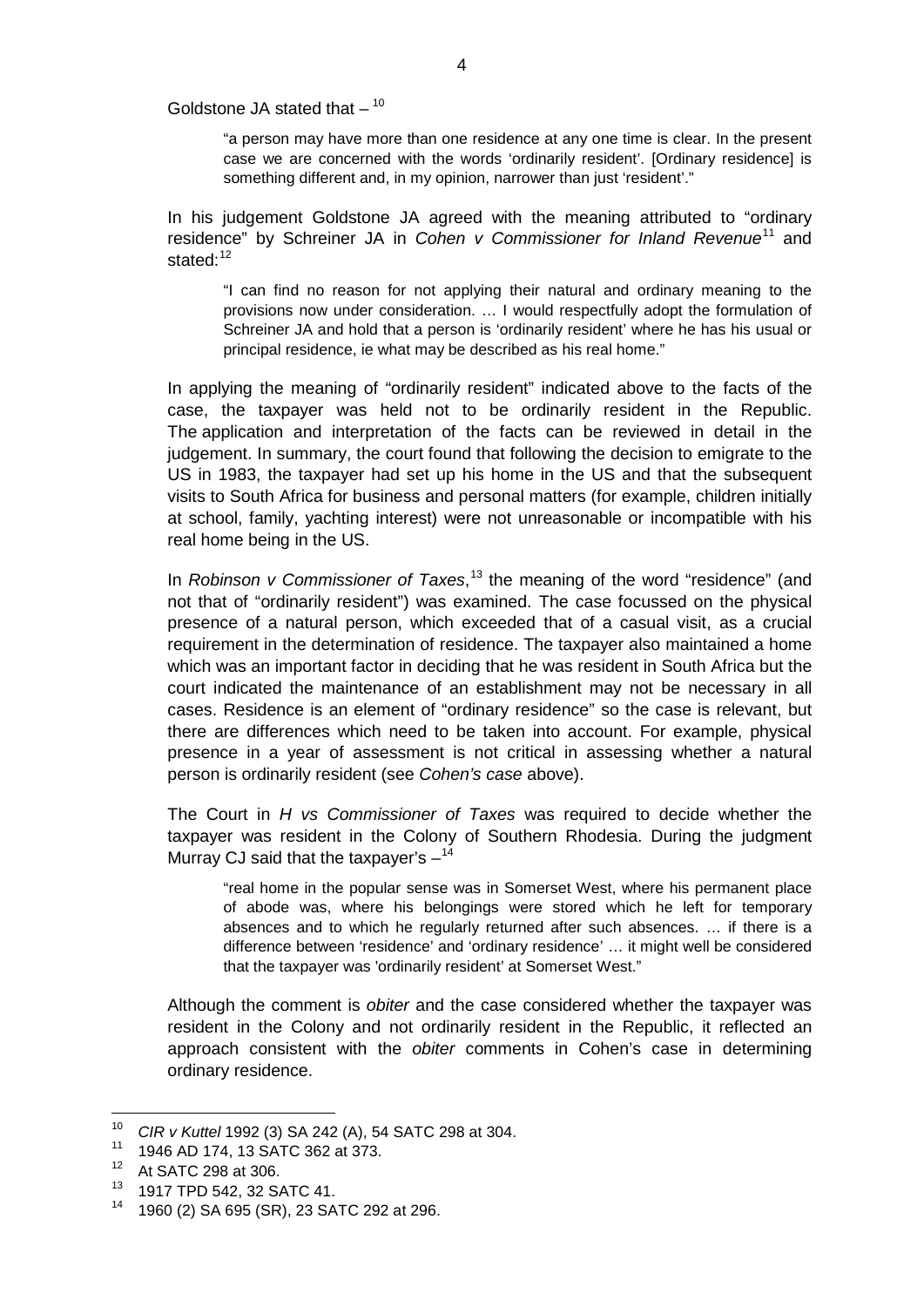In another case in the High Court of the former Southern Rhodesia,<sup>[15](#page-4-0)</sup> it was stated that ordinary residence is one which must be "settled and certain and not temporary and casual". The court also noted that each case had to be considered on its own merits. So, for example, although a natural person placed in a particular country for military service during a time of war is unlikely to be ordinarily resident in that country, it is necessary to examine all the facts as there could be facts which change this outcome.

In ITC 961 $16$  a woman married a man ordinarily resident in a particular country and set up home with him in that country without any discussion about the home being temporary. It was held that she could not be said to be ordinarily resident in some other country, even if immediately before the marriage she had been ordinarily resident in that other country and, although not yet raising the temporary nature of her home with her husband, hoped to persuade her husband to relocate to it.

# **4.2 Determining whether a natural person is "ordinarily resident"**

The question of whether a natural person is ordinarily resident in a country is one of  $fact<sup>17</sup>$  $fact<sup>17</sup>$  $fact<sup>17</sup>$  and each case must be decided on its own merits, taking into consideration principles established by case law (see **[4.1](#page-1-0)**). It is not possible to lay down hard and fast rules.

When assessing whether a natural person is ordinarily resident in the Republic, the following factors will be taken into consideration:

- An intention to be ordinarily resident in the Republic
- The natural person's most fixed and settled place of residence
- The natural person's habitual abode, that is, the place where that person stays most often, and his or her present habits and mode of life
- The place of business and personal interests of the natural person and his or her family
- Employment and economic factors
- The status of the individual in the Republic and in other countries, for example, whether he or she is an immigrant and what the work permit periods and conditions are
- The location of the natural person's personal belongings
- The natural person's nationality
- Family and social relations (for example, schools, places of worship and sports or social clubs)
- Political, cultural or other activities
- That natural person's application for permanent residence or citizenship
- Periods abroad, purpose and nature of visits
- Frequency of and reasons for visits

<span id="page-4-0"></span> <sup>15</sup> *Soldier v Commissioner of Taxes*, 1943 SR 131 at 133.

<span id="page-4-2"></span><span id="page-4-1"></span> $^{16}$  (1961) 24 SATC 648 (F).

<sup>17</sup> *Cohen v CIR*1946 AD 174, 13 SATC 362.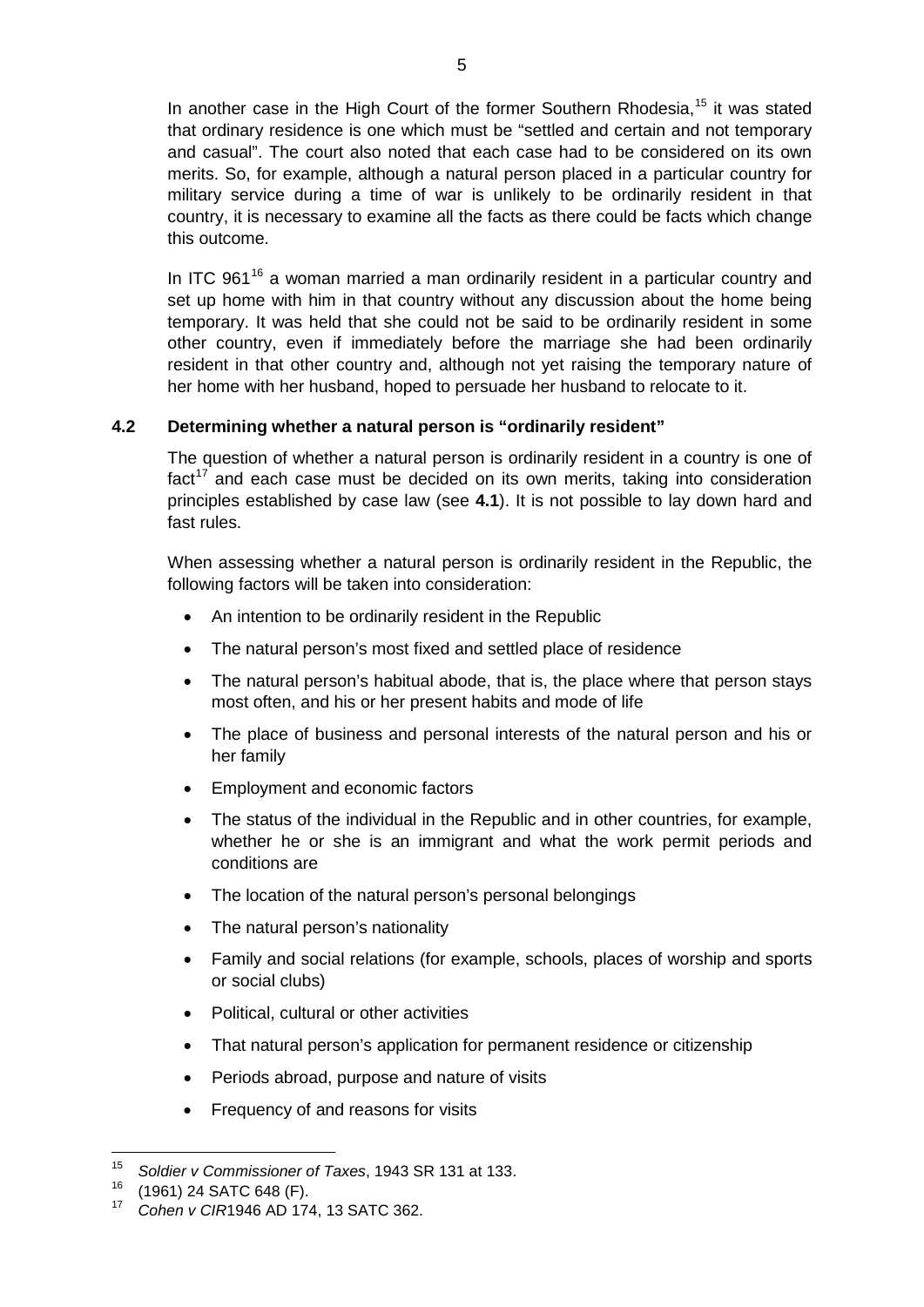The above list is not intended to be exhaustive and is merely a guideline.

The circumstances of the natural person must be examined as a whole, taking into account the year of assessment concerned and that person's mode of life before and after the period in question. It is not possible to specify over what period the circumstances must be examined. The examination must cover a sufficient period in the context of the specific case for it to be possible to determine whether the natural person is ordinarily resident in the Republic. The conduct of that person over the entire period of examination must receive special attention.

The effect of the above requirements is that a natural person may be resident in the Republic even if that person was not physically present in the Republic during the relevant year of assessment. A physical presence at all times is not a prerequisite to being ordinarily resident in the Republic. The purpose, nature and intention of a natural person's absence must be established and considered as part of all the facts in determining whether that person is ordinarily resident.

Regarding the taxpayer's intention to be ordinarily resident in the Republic, the court in ITC 1[18](#page-5-0)5<sup>18</sup> expressed useful principles about the determination of true intention and purpose. Although expressed in the context of determining whether the receipts on the sale of property were of a revenue or capital nature, it is submitted that the principles are applicable in determining intention in the context of ordinarily resident. Miller J stated the following:<sup>[19](#page-5-1)</sup>

"The difficulty in these cases lies not so much in the formulation of approach but in the application of the principles which must necessarily guide the court. It is no difficult matter to say that an important factor is: what was the taxpayer's intention when he bought the property? It is often very difficult, however, to discover what his true intention was. It is necessary to bear in mind in that regard that the *ipse dixit* of the taxpayer as to his intent and purpose should not lightly be regarded as decisive. It is the function of the court to determine on an objective review of all the relevant facts and circumstances what the motive, purpose and intention of the taxpayer were. Not the least important of the facts will be the course of conduct of the taxpayer in relation to the transactions in issue, the nature of his business or occupation and the frequency or otherwise of his past involvement or participation in similar transactions. The facts in regard to those matters will form an important part of the material from which the court will draw its own inferences against the background of the general human and business probabilities. This is not to say that the court will give little or no weight to what the taxpayer says his intention was, as it sometimes contended in argument on behalf of the Secretary in cases of this nature. The taxpayer's evidence under oath and that of his witnesses must necessarily be given full consideration and the credibility of the witnesses must be assessed as in any other case which comes before the court. But direct evidence of intent and purpose must be weighed and tested against the probabilities and the inferences normally to be drawn from the established facts."

Meverowitz<sup>[20](#page-5-2)</sup> expressed the view that a natural person's mode of life may be such that it cannot be said that he or she has a real home anywhere and that in such cases that person would be able to discharge the onus of proving that he or she is not ordinarily resident in the Republic. The determination of the country in which a natural person is ordinarily resident is a factual determination. As a result, it is

<span id="page-5-0"></span> $^{18}$  (1972) 35 SATC 122 (N).

<span id="page-5-2"></span><span id="page-5-1"></span><sup>&</sup>lt;sup>19</sup> At SATC 122 (N) at 123 - 124.

<sup>20</sup> D Meyerowitz *Meyerowitz on Income Tax 2003* – *2004* The Taxpayer in § 5.17.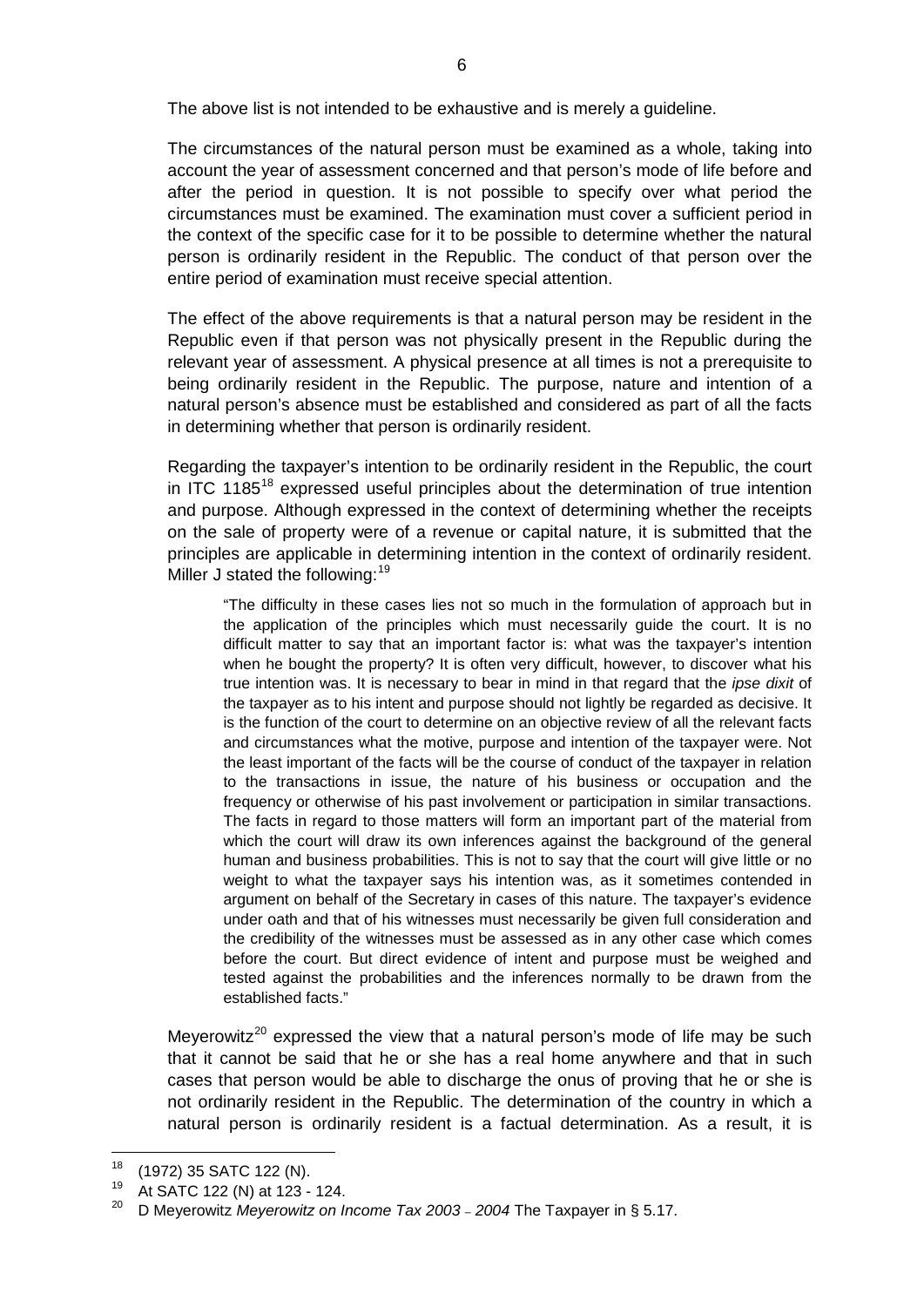possible that a natural person may be able to prove that he or she does not have a real home anywhere. This situation is, however, expected to be a rare occurrence because it will require a very unique set of facts. There is no set period which must be considered, and the taxpayer's circumstances years before and after the relevant year of assessment must be taken into account.

The concept of ordinary residence must not be confused with the terms "domicile", "nationality", "citizenship" and the concept of "emigrating" or "immigrating" for exchange control purposes.

# **4.3 Effective dates for becoming and ceasing to be "ordinarily resident"**

A natural person becomes "resident"<sup>[21](#page-6-0)</sup> in the Republic effective from a specific date which, in the case of the "ordinarily resident" test, is the date on which that person became "ordinarily resident". This will not necessarily be from the beginning of the year of assessment, as is the case with the physical presence test. It follows that a natural person will not be liable to tax in the Republic on any income earned before the date on which that person became ordinarily resident,  $22$  and thus tax resident in the Republic, unless that income was from a South African source.<sup>[23](#page-6-2)</sup>

# **Example 1 – Effective date for becoming "ordinarily resident"**

*Facts:*

Z became ordinarily resident in the Republic on 1 October 2017. All amounts received by or accrued to or in favour of Z during the 2018 year of assessment were of a revenue nature.

### *Result:*

Z did not meet the physical presence test before 1 October 2017. Accordingly, Z became resident on 1 October 2017 as a result of becoming ordinarily resident on that date.

All amounts received by or accrued to or in favour of Z from 1 March 2017 to 30 September 2017 from a source within South Africa must be included in Z's gross income for the year of assessment ending 28 February 2018.

All amounts, irrespective of whether the amounts are from a source within or outside South Africa, received by or accrued to or in favour of Z from 1 October 2017 to 28 February 2018 must be included in Z's gross income for the year of assessment ending 28 February 2018.

A natural person who ceases to be ordinarily resident in the Republic will not be "resident" in South Africa from the day that person ceased to be ordinarily resident in the Republic. A natural person cannot be resident under the physical presence test in the year that person ceases to be ordinarily resident because paragraph (*a*)(ii) of the definition of "resident" in section 1(1) provides that it applies only to a natural person who is not *at any time during the year of assessment* ordinarily resident in the Republic. Whether the physical presence test is met in subsequent years of

<sup>&</sup>lt;sup>21</sup> As defined in section  $1(1)$ .

<span id="page-6-2"></span><span id="page-6-1"></span><span id="page-6-0"></span><sup>&</sup>lt;sup>22</sup> Assuming the natural person had not met the physical presence test.<br><sup>23</sup> Considering that non-residents are subject to toy only an income from

<sup>23</sup> Considering that non-residents are subject to tax only on income from a source in the Republic.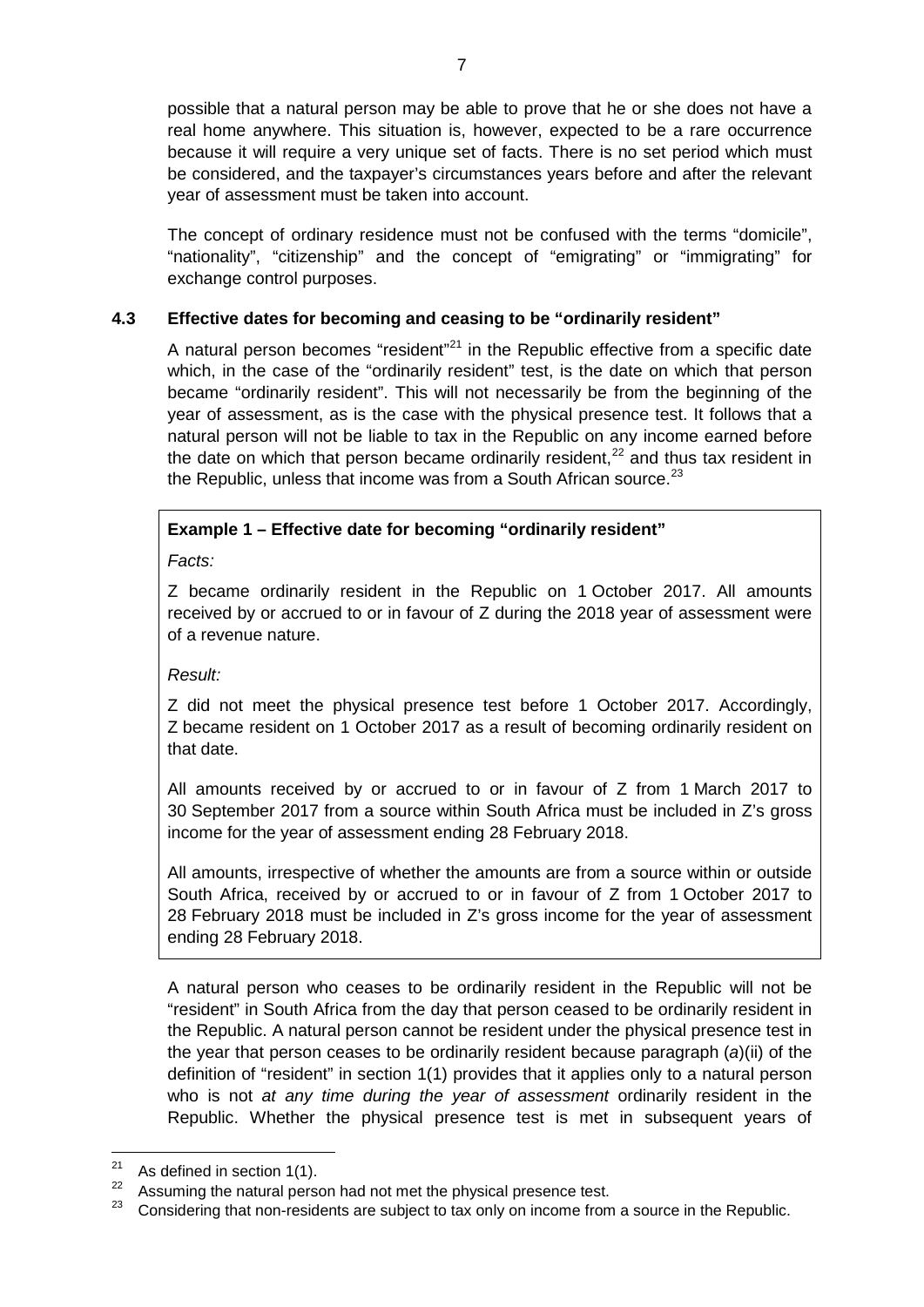assessment will depend on the facts of the case. However, often when a natural person ceases to be ordinarily resident in the Republic, that person leaves the country and does not return and spend periods of time in the Republic which meet the requirements of the physical presence test. Generally, if a natural person emigrates from the Republic to another country, that person ceases to be a resident of the Republic from the date that person emigrates.

# **Example 2 - Effective date for ceasing to be "ordinarily resident"**

*Facts:*

B, a South African citizen who had always lived in South Africa, emigrated to Zambia on 29 October 2017 and married a Zambian resident. B does not intend to return to the Republic except possibly for a week a year to visit family. B did not return to South Africa during the remainder of the 2017 calendar year or the 2018 calendar year.

*Result:*

B ceased being ordinarily resident in the Republic, and therefore resident for tax purposes, on 29 October 2017.

# **4.4 Interaction between the definition of "resident" in section 1(1) and tax treaties**

A person who is exclusively a resident of a country other than South Africa for purposes of the application of a tax treaty is not a resident of the Republic under the Act. This position is achieved for two reasons.

Firstly, once approved by Parliament and published in the *Government Gazette*, tax treaties have effect as if enacted in the Act. $^{24}$  $^{24}$  $^{24}$  The tax treaty's provisions and those of the Act should therefore, if at all possible, be reconciled and read as one coherent whole.<sup>[25](#page-7-1)</sup> In the context of the definition of "resident", if there is conflict between the general definition of that term in section 1(1) and a more specific definition in a tax treaty, the maxim *generalia specialibus non derogant*<sup>[26](#page-7-2)</sup> applies and the more specific definition in the tax treaty takes precedence.

Secondly, the precedence of a more specific tax treaty definition has been included in the definition of "resident" in section 1(1), which excludes a person deemed to be exclusively a resident of another country for purposes of applying any tax treaty. Therefore, if a natural person is held to be a resident of another country and not to be a resident of South Africa for purposes of any tax treaty, such person is excluded from the definition of "resident" in section 1(1).

A natural person who meets the ordinary residence test or the physical presence test will therefore not be a resident of South Africa if, notwithstanding having met those tests, that person is held to be exclusively a resident of a country other than South Africa for purposes of the application of any tax treaty. For example, the tax treaty might include a core definition of "resident" which differs from the definition in

<span id="page-7-0"></span><sup>&</sup>lt;sup>24</sup> Section 108(2); *SIR v Downing* 1975 (4) SA 518 (A), 37 SATC 249 at 255.<br><sup>25</sup> C: SARR UNGR Keta 2012 (2) SA 200 (MCC), 74 SATC 9 at 17

<span id="page-7-2"></span><span id="page-7-1"></span><sup>25</sup> *C: SARS v Van Kets* 2012 (3) SA 399 (WCC), 74 SATC 9 at 17.

<sup>26</sup> See also *C: SARS v Tradehold* 2013 (4) SA 184 (SCA), 74 SATC 263 at 269.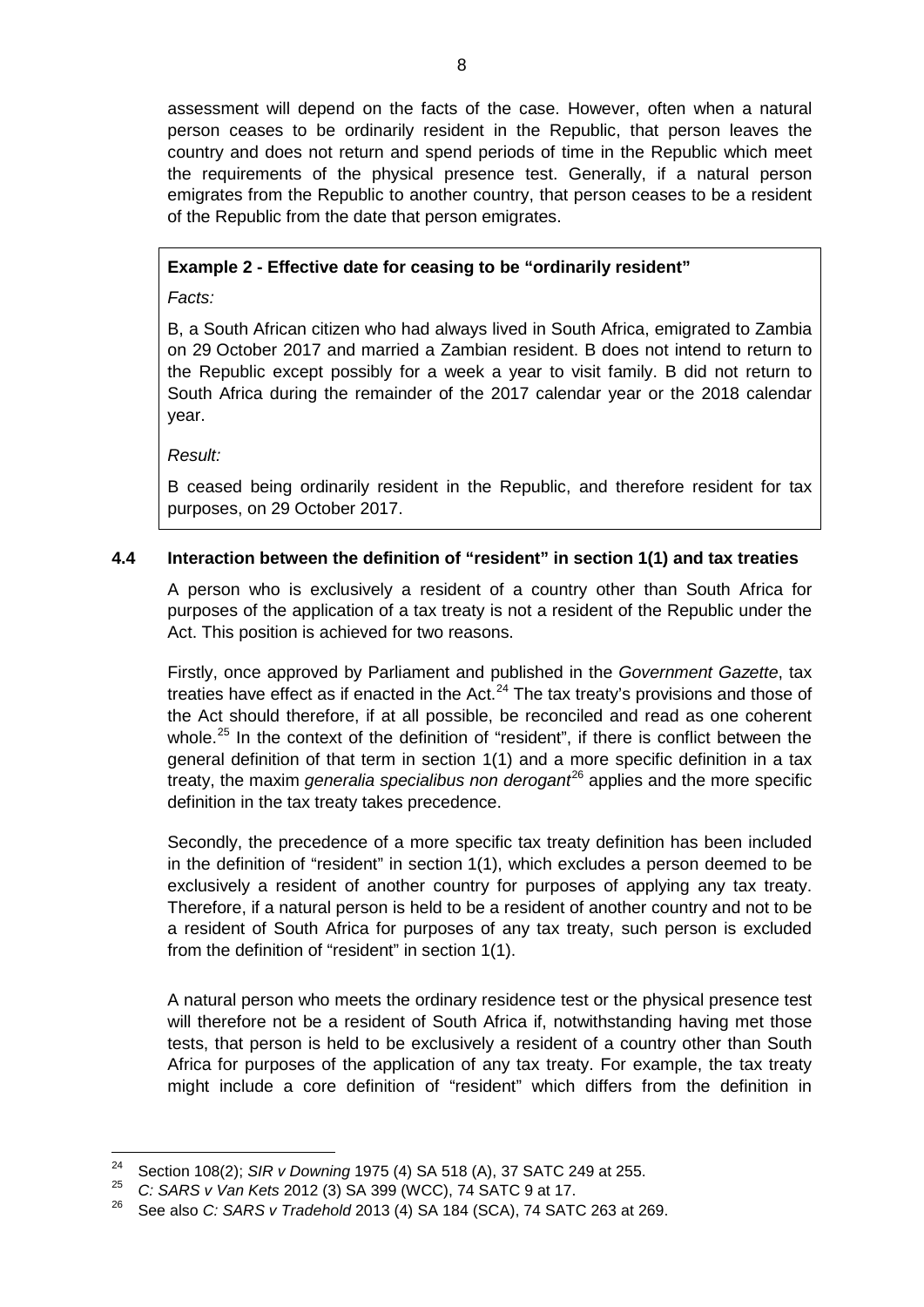section 1(1) or the application of the tie-breaker rules<sup>[27](#page-8-0)</sup> might result in the natural person being held to be exclusively a resident of the other country.

### **5. Conclusion**

The definition of "gross income" in section 1(1) provides that a resident is subject to tax on worldwide income. The term "resident" is also defined in section 1(1) and includes any natural person who is ordinarily resident in the Republic provided that person is not a resident of another country for purposes of the application of a tax treaty.

Briefly, ordinary residence is the place where a natural person has his or her usual or principal residence, what may be described as his or her real home. Whether a natural person is ordinarily resident in the Republic is determined based on that person's particular facts. A natural person who was previously not resident and who becomes ordinarily resident in the Republic, will be liable to tax on worldwide income as from the date that he or she became ordinarily resident.

**Legal Counsel SOUTH AFRICAN REVENUE SERVICE** Date of 1st issue : 4 February 2002

<span id="page-8-0"></span> $27$  For examples of possible tie-breaker rules see Article 4.2 of the Organisation for Economic Cooperation and Development's Model Tax Convention, condensed version, dated 21 November 2017.